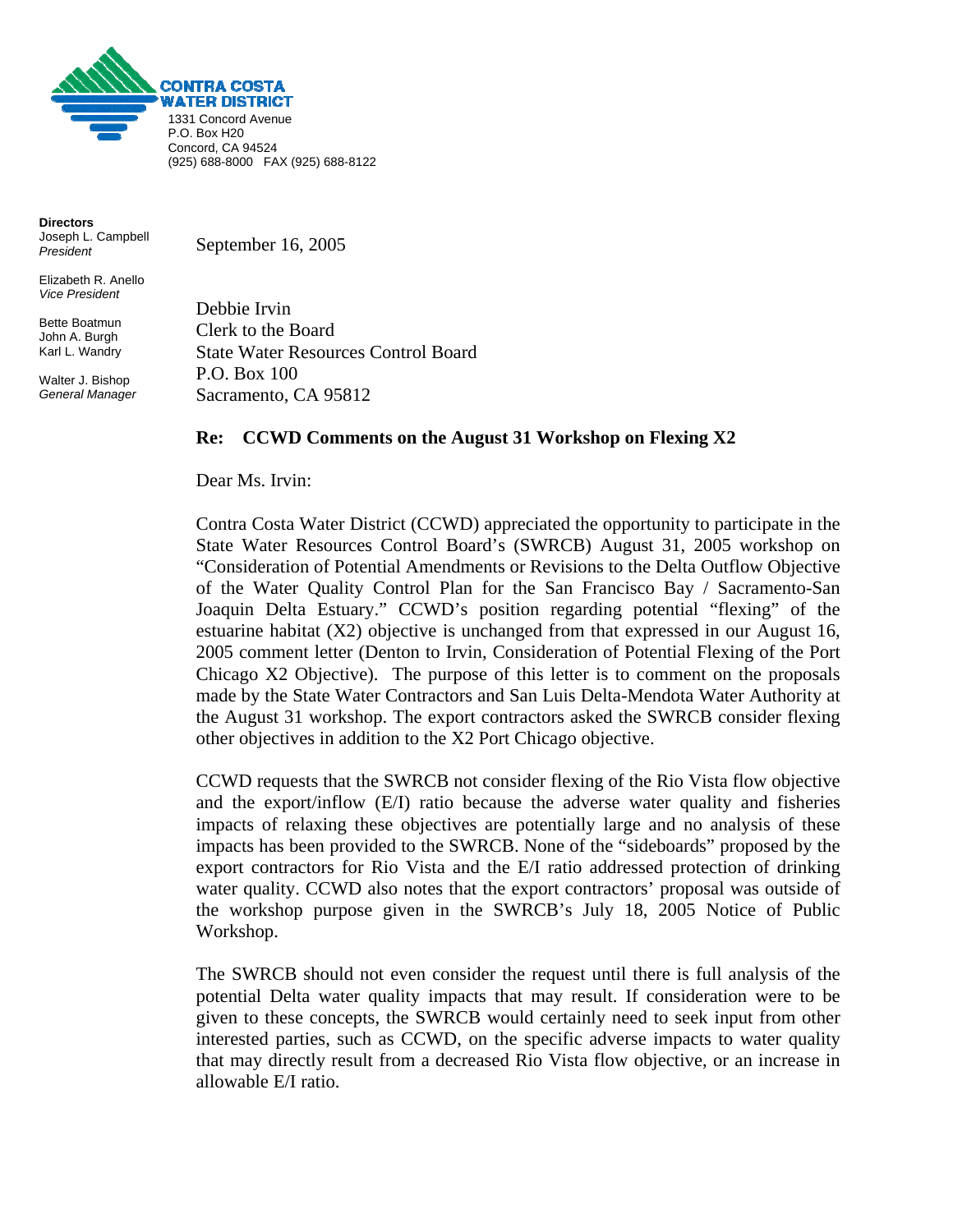Debbie Irvin (SWRCB) CCWD Comments on the August 31 Workshop on Flexing X2 September 16, 2005 Page 2

The Rio Vista flow objective, applicable September through December, has the same numerical flow requirements as the net Delta outflow objective. Flexing the Rio Vista flow objective downward (resulting in reduced flow) at times when the Rio Vista objective is governing would result in decreased Delta outflow and a corresponding degradation of Delta water quality.

Similarly, allowing an increase in the E/I ratio (increased exports and reduced Delta outflow) could degrade Delta water quality. For example, a figure distributed by the Department of Water Resources (DWR) operations group to CCWD and others on September 9, 2005 (Attachment A), shows the predicted increase in electrical conductivity (EC, a surrogate measurement for salinity) resulting from the current increase in exports by 500 cubic feet per second (cfs) for the Environmental Water Account. DWR's modeling suggests the increase in diversions by the State Water Project will cause an increase in salinity at Holland Cut, which is near CCWD's point of diversion at Rock Slough, of up to 30 μmhos/cm EC (or about 9 mg/L chloride). The effects of export increases on Delta water quality will vary depending upon when exports are increased; however, this current example illustrates how increases in exports in the absence of increased inflow into the Delta can impact Delta water quality.

CCWD requests that the SWRCB not consider any flexing of Water Quality Control Plan objectives that would result in adverse water quality impacts on CCWD. If you or your staff have any questions regarding these comments, please contact me at (925) 688-8187.

Sincerely,

 $PLAAD$ 

Richard A. Denton Water Resources Manager

Attachment A: Simulated increase in salinity at Holland Cut as a result of 500 cfs of increased exports

cc: Ron Milligan (USBR) Amy Aufdemberge (DOI) Cathy Crothers (DWR) Ken Landau (CVRWQCB) Carl Nelson (BPNMJ)